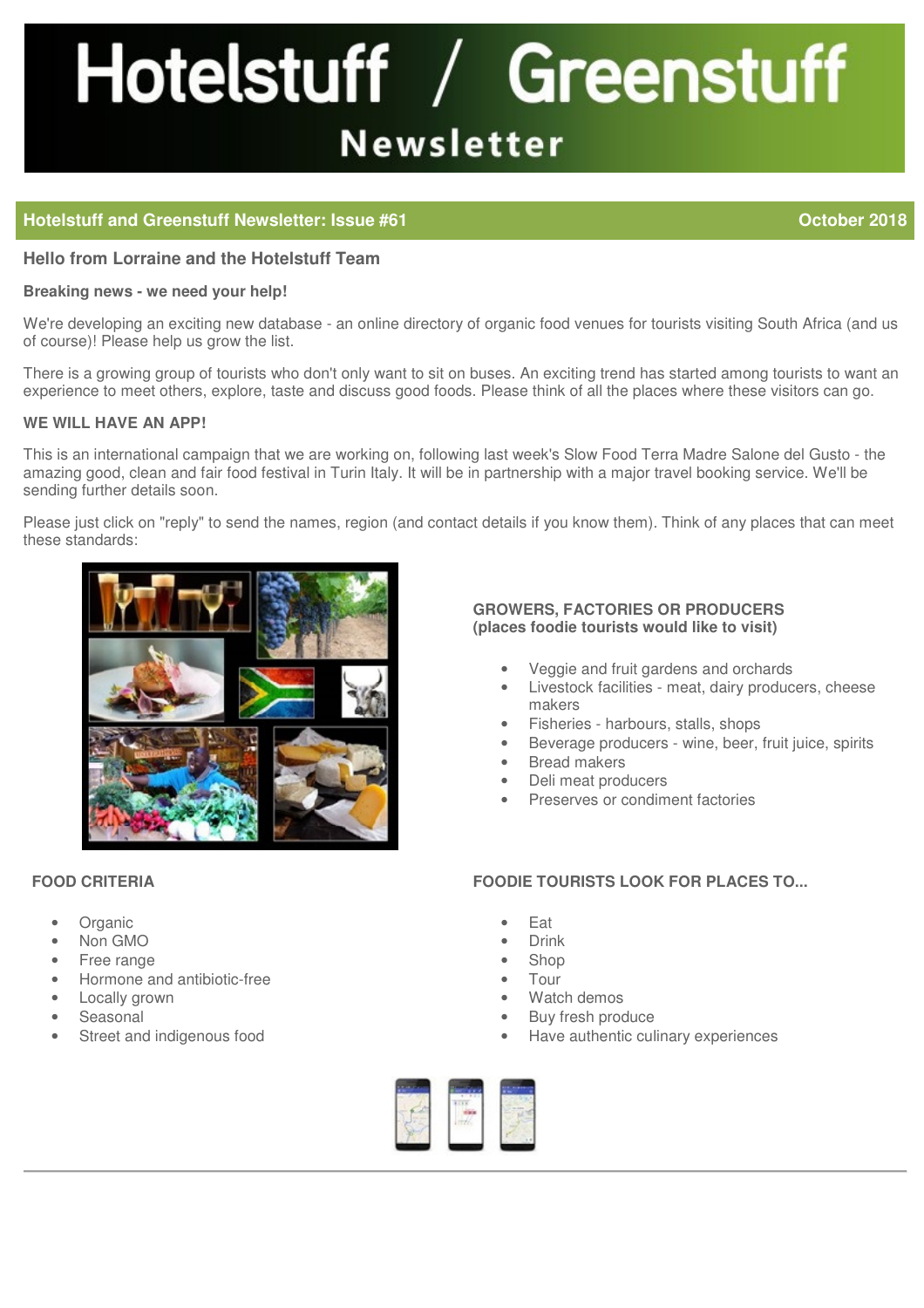#### **A TALE OF TWO FUTURES - watch this space!**

We are planning a confex early next year to address all aspects of climate change, sustainability, greening and the future of food as applicable to tourism, public and private sectors. Specialists will be invited to present on the major topics.

Following a special request from our Hotelstuff and Greenstuff subscribers, the emphasis will be on South African products to encourage job creation and support our local economy in keeping with the theme of the event.

## **\*\*\*We've had a record number of new and repeat suppliers the past couple of months. Have a look further down for more information on who they are and what they offer.\*\*\***





# **Website Banner Promotion**

Suppliers, would you like to **increase your brand awareness** and expose your company to more than **37 000 active industry contacts per month**?

Now you can with our **Website Banner** options! **[Please contact us for more information.](mailto:contact@hotelstuff.co.za?subject=Banner Enquiry)** These options are available on both the Hotelstuff & Greenstuff websites.



# **What We've Been Up To**

#### **THE HOTEL SHOW AFRICA 2018**

Last year we had four stands, displaying big and small items from suppliers who are listed on our Hotelstuff and Greenstuff website directories (watch the video here). This year we decided to have one big stand to display the smaller products to give everyone a fair chance of being noticed.

Our reason for exhibiting at this show is to give the subscribers to our Hotelstuff and Greenstuff websites an opportunity to [showcase their products. It is a value-add to our online directories so that they are not just listed on dormant cyber databases. We](http://www.hotelstuff.co.za/content/page/project-gallery-the-hotel-show-africa-2018-hotelstuff-greenstuff-stand)  don't sell anything or take commission on sales. It is simply a service to further promote the products of our subscribers. Read more about it in our Project Gallery: The Hotel Show Africa 2018 - Hotelstuff/Greenstuff Stand.

Aside from the usual joy of seeing old friends and contacts from our South African network, we had many visitors from Seychelles, Mauritius, Namibia, Botswana, Zimbabwe, even Egypt.

There were some interesting new products on show, like virtually waterless laundry machines and composting toilets - all suddenly of interest because of the water challenges in our country. And, encouraging to me to continue with my workshops on green hospitality and the impact of climate change on tourism in Africa.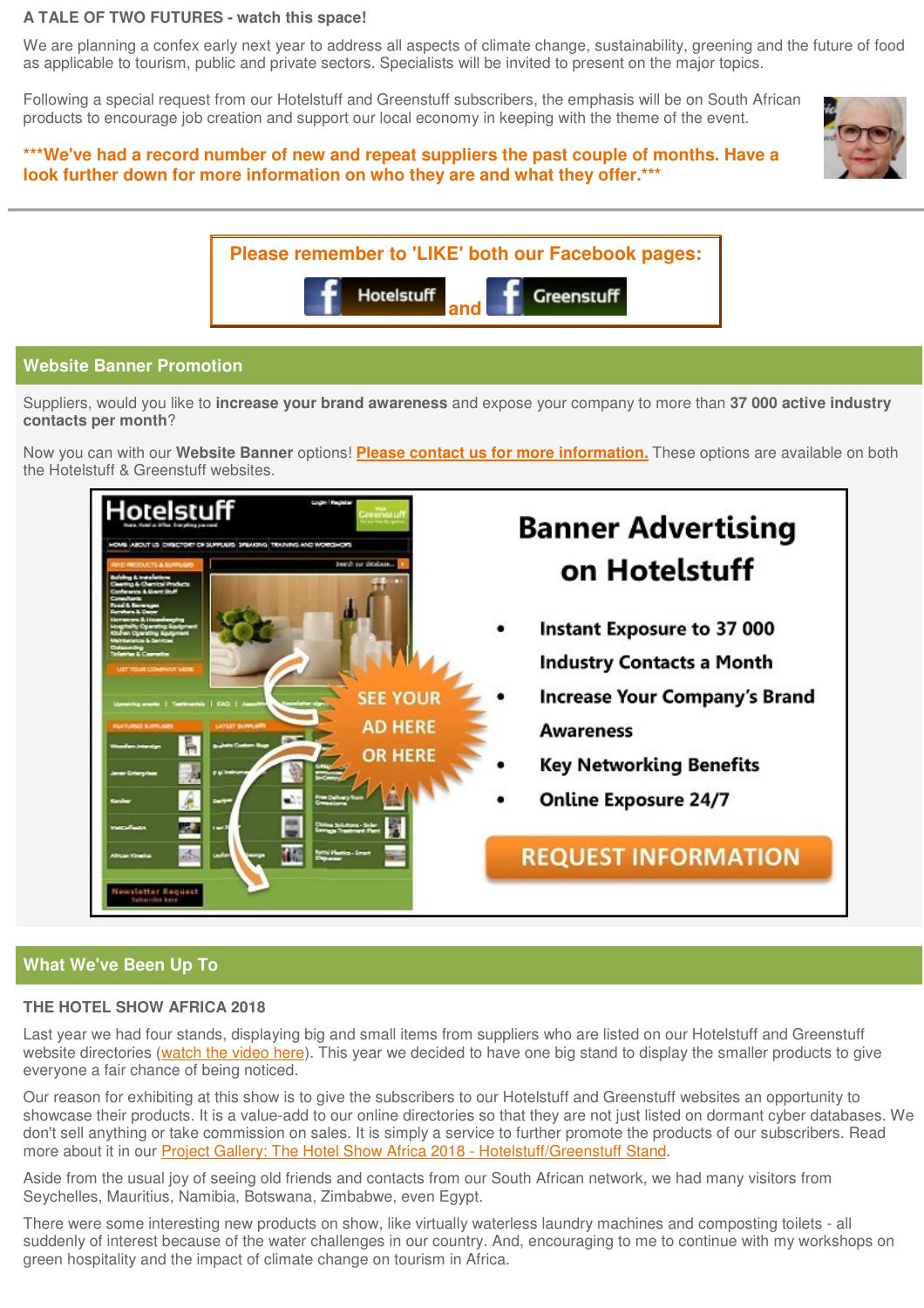Thank you to Tahnya, Bill, Corrina and Robyn for many hours getting the show together and to Robyn's Mom, Allison, her domestic helper, Nothando and student Kyle for helping to build and furnish the stand.

A special THANK YOU to all our suppliers who participated in this display. We appreciate your support!



# **FOOD TRENDS AND CHALLENGES (The Hospitality Leadership Forum at The Hotel Show)**

I sat with this row of giants in their field; dedicated and creative executive chefs.

We had some superb discussions and opinions on topics like getting back to basic foods and recipes; what diners expect; thoughts on organics; trends in South Africa; and new thinking on the creative management of waste.

I was afforded an opportunity to talk about my work on the impact of climate change on tourism and food in Africa, our work with Slow Food International, research into waste in the hospitality sector in South Africa, our food garden projects in the townships and my experiment to compare taste and costs of organic versus industrial foods.

What a privilege to share with and learn from the best in the business!

Thank you to Martin Kobald-ChefMlk (World Assn Chefs) for skillful moderation and thank you to Matthew Foxon (54 on Bath), Blake Anderson (Monte Casino), Hoshan Naudu (InterConti ORT), Anton De Villiers (Jhb Country Club), Stuart Cason (Hilton), Jane-Therese Mulry (Saxon), Jandri Tiaan Niemand (Fairlawns) for a fun two hours.





**Hospitality Leadership Forum** 

#### **SAACI - SA ASSOCIATION for the CONFERENCE INDUSTRY**

Now here's an innovative way to get more speakers involved at a conference.

Two speakers presenting, with two screens on stage, at the same time. Delegates are given earphones with a switch to tune into the speaker they prefer. Room is silent.

Mine are the ones with green earphones... the ones who are laughing... the majority, dare I say!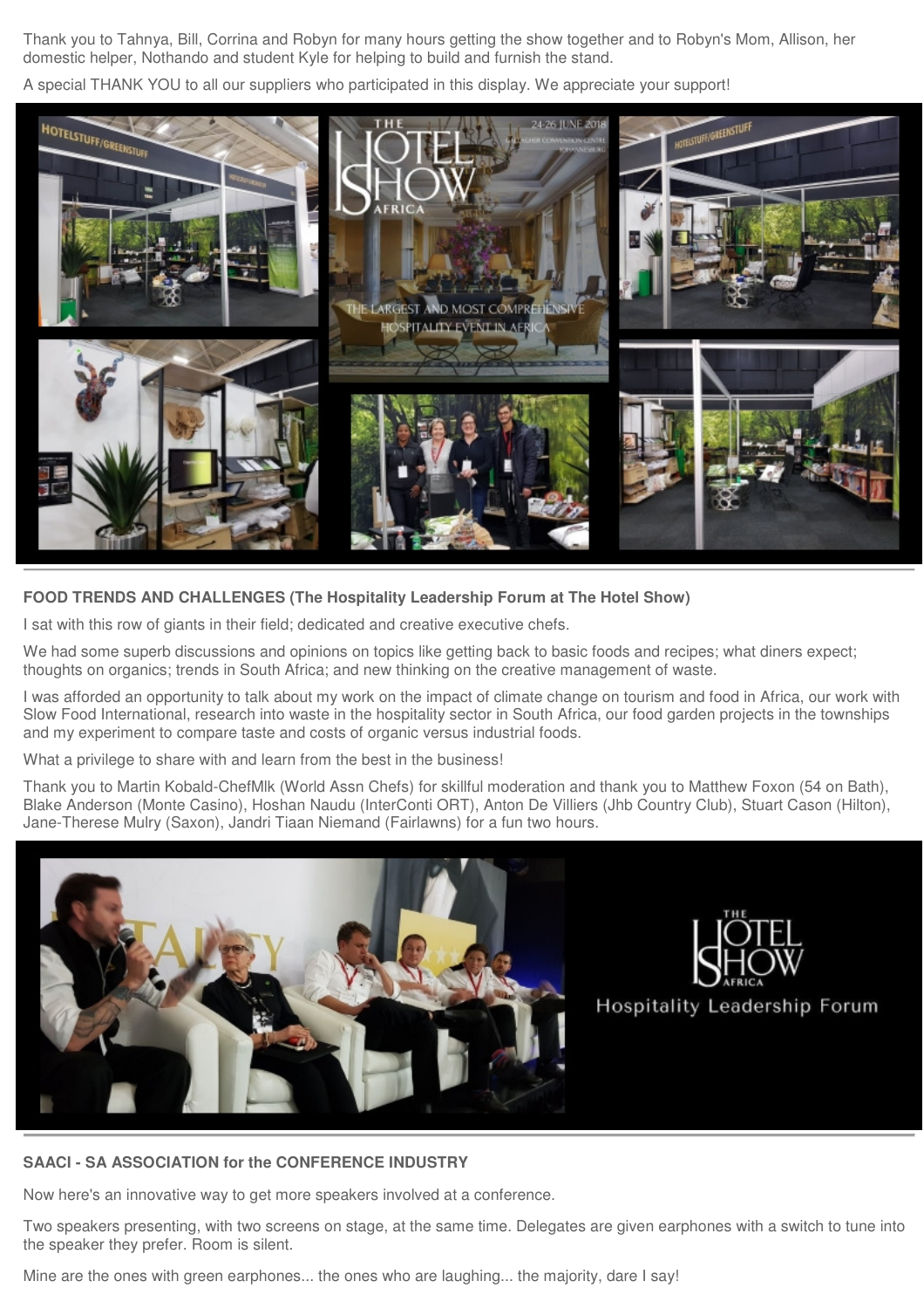A bit disappointed - after two days of research and preparing my presentation - and more than a bit apprehensive about the Silent Panel technology. But it actually turned into a fun event; a win/win. Plus, I probably got the people who were really interested anyway.

Spoke on the Impact of Climate Change on the Tourism and Events Industry, with an emphasis on the future of food.

Thank you SAACI Official for the opportunity. It was an excellent event. And, thank you Silent Events SA.



# **[Read about Past and Upcoming Events](http://www.hotelstuff.co.za/content/page/news) on our NEWS page**

# **New and Repeat Subscribers to our Directories**



#### **AL & CD ASHLEY**

AL & CD Ashley (Pty) Ltd are Cape Town-based Importers and Distributors of high quality Kitchenware and Homeware brands for the Southern African market. The company has been around for almost 100 years, [supplying to leading Hotels, Hospitality Suppliers & Procurement, Restaurant & Catering Suppliers and related](http://www.hotelstuff.co.za/suppliers/entry/al-cd-ashley-pty-ltd)  markets. Our products carry long-term guarantees and we offer excellent after-sales service. Some of our key brands are: BRABANTIA® - Stylish Pedal Bins, Toilet brushes, Pull-out Washing Lines, Drying Racks, Ironing Boards, etc. SCANPAN® - Danish Cookware, Non-stick, Pans, Pots and Kitchen Knives. GLOBAL® - Professional quality, Japanese-made Chefs Knives, Mandolins and Sharpening Accessories. BODUM® - Innovative Coffee & Tea products, Double-walled Glassware and French Press. SOEHNLE® - German hightech stylish Personal Scales and Kitchen Scales.



#### **BEDS & PILLOWS**

[Suppliers of superior quality bedroom and lifestyle products. We believe that comfort is everything. We supply](http://www.hotelstuff.co.za/suppliers/entry/beds-pillows)  a range of Beds, Pillows, Mattress Toppers, Linen, Medi Support, Foam Mattresses, Baby products & Cots, Wood & Steel furniture. In our experience we have come to know that high quality lifestyle products result in healthy posture and overall good health and well-being.



**SUFFET-WORLD** 

#### **BESPOKE AMENITIES CO**

We are an amenities manufacturing company, based in South Africa. In a nutshell: we design, manufacture and deliver a great service. Through our relentless focus on customer service and quality products, we have [secured contracts with many of Africa's largest hotel groups and amenity distributors. Visit our website to view](http://www.hotelstuff.co.za/suppliers/entry/just-so-collection)  out products or shop online. The Bespoke Amenities Co now ISO 9001:2015 and ISO 22716:2007 accredited.

#### **BUFFET WORLD**

[Buffet-World is a specialist company that concentrates on supplying unique and high-end buffet equipment to](http://www.hotelstuff.co.za/suppliers/entry/buffet-worl)  the hospitality industry. Whether the buffet is a straight forward hotel breakfast, exotic sea food beach buffet, wedding or company function why not impress your guests and serve food in the most attractive way possible?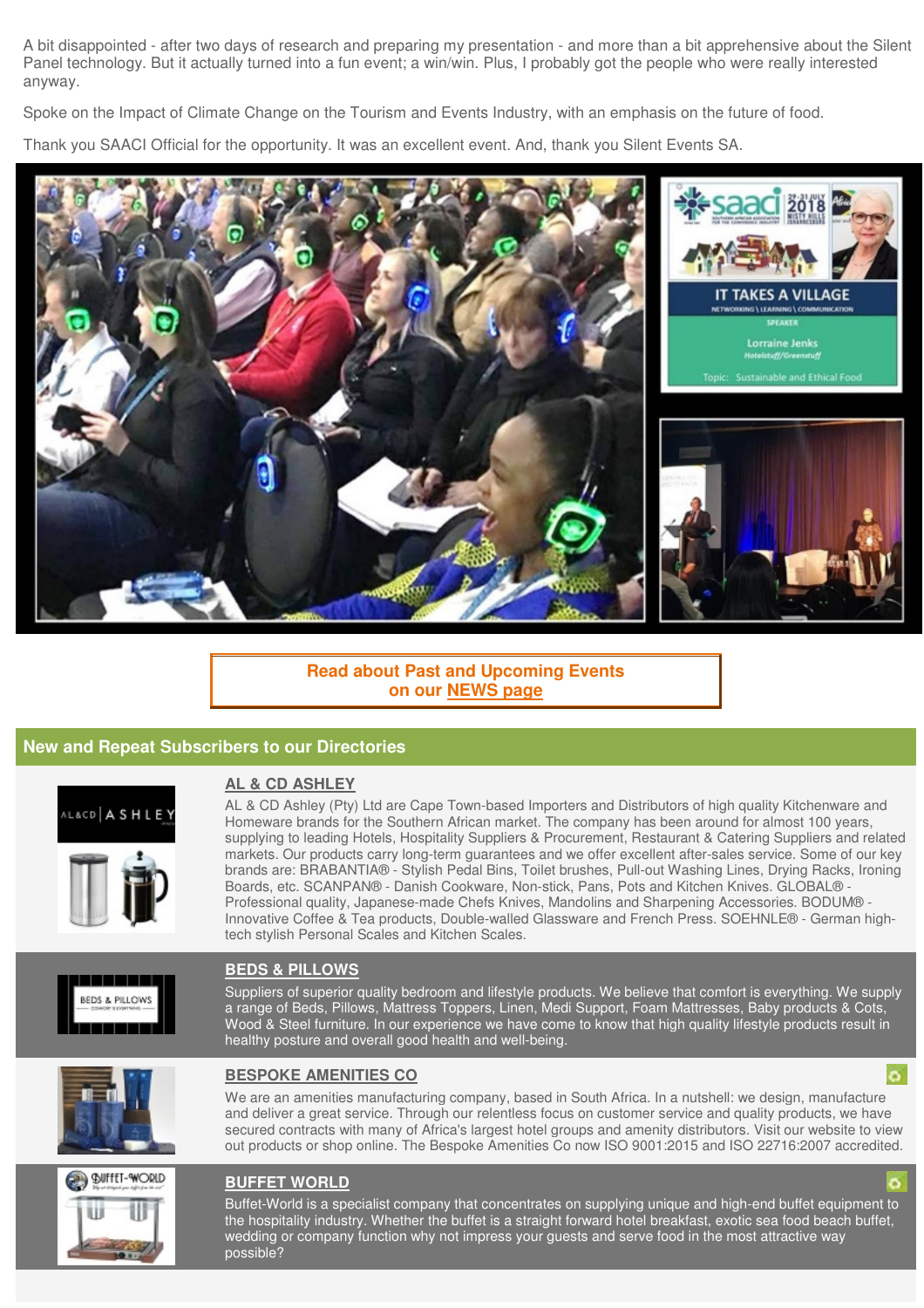

# **CAPE UMBRELLAS**

Cape Umbrellas has been manufacturing quality patio umbrellas for the past 20 years in Cape Town, South Africa. We are proud to hold the international patent rights to our unique Powerbrella system (ALS, Automatic [Lifting System\). An umbrella that opens with just the slightest touch, no ropes, no pins, no fuss and virtually no](http://www.hotelstuff.co.za/suppliers/entry/cape-umbrellas1)  maintenance. We are one of the leaders in our industry in manufacturing and supplying quality branded and unbranded umbrellas to both the Hospitality, Retail and Corporate markets.

# **CHEF WORKS**

Pioneering culinary uniforms since 1963, Chef Works is a global brand with a local presence. Passionate about dressing the hospitality industry, Chef Works specialise in quality culinary apparel centralising around [style, comfort and durability. We flourish in developing an extensive range while trends evolve. Workwear that](http://www.hotelstuff.co.za/suppliers/entry/chef-works-south-africa)  works as hard as you do.



**Chef Works** 

# **COCO LINEN**

Coco Linen sources, manufactures and supplies quality linen products to Hotels, Guest Houses, B&B's, [Backpackers, School and University Hostels, Hospitals, Retail and Homes. We select only the finest linen and](http://www.hotelstuff.co.za/suppliers/entry/coco-linen)  quality materials for ultimate luxury and subscribe only to the highest standards of workmanship and finish.



# **CONDROU MANUFACTURING**

Condrou Manufacturing (Pty) Ltd in South Africa specialises in solutions for all dry cleaning, laundry and [hospitality consumables ranging from branded suit bags, hangers, refuse and laundry bags, clothing rails, dry](http://www.hotelstuff.co.za/suppliers/entry/condrou-manufacturing-pty-ltd)  cleaning and laundry machines as well as finishing equipment. We also offer laundry marking systems and tags, pens and stationery. Additionally we supply cleaning products like spotting brushes, cleaning chemicals and solvents.



## **DERMATANICAL**

[We supply Sun Cream \(CANSA approved\), Mosquito Repellent Gel, After Sun Gel and Lip Balm. Our products](http://www.hotelstuff.co.za/suppliers/entry/dermatanical)  are sold under the Dermatanical label or can be personalised with your branding and logo to promote business, events and causes. We also developed and launched a new product the "No Flush Toilet Bowl Spray". We specialise in the Travel, Tourism and Hospitality business.



## **ECOPACK**

Our innovative product range includes compostable cups, plates, bowls, cutlery, containers, paper straws and other packaging consumables. We continually source new products that meet our standards of quality, [compostability and eco-efficiency, and are able to work with our clients to develop unique packaging solutions.](http://www.hotelstuff.co.za/suppliers/entry/ecopack)



## **GERBER FRESH**

Gerber Fresh staff are very knowledgeable regarding equipment used in the food and beverage industry in [kitchens and bars. The company has sole agency for a number of premium brands of equipment from Europe,](http://www.hotelstuff.co.za/suppliers/entry/gerber-fresh-pty-ltd) USA, UK and Korea. We supply equipment for tray/top sealing machines for HMR and butchers, bakers, fruit and salads etc. as well as equipment for bar & kitchen blending, processing, cutting, dicing, grating, julienne, juicing and vacuum packing - extending shelf life of all perishable foods, fruit, vegetables, meat, poultry and fish.



#### **GREEN STATIONERY**

[Green Stationery continues to be the leading supplier of recycled and Eco stationery within South Africa. They](http://www.hotelstuff.co.za/suppliers/entry/green-stationery)  carry stock of most of the items on their website, as well as offering consultancy for businesses that want to improve their green credentials and save money. They supply paper straws which are ideal for restaurants and coffee shops. Their natural cotton lanyards are perfect for conferences and events.



# **HEAD ON DESIGN**

Head On Design is a design studio creating Afro-chic animal "trophy" head sculptures & other wall/table decor made from recycled and natural materials such as Xanita board and Bamboo. We believe in creating beautiful [décor products without harming nature in the process. Corporate gifting and promotional branding is available,](http://www.hotelstuff.co.za/suppliers/entry/head-on-design)  and custom commissions are welcome.



#### **HEMPORIUM**

Hemporium is the largest importer, wholesaler and retailer of hemp Fabrics and products in South Africa. [Founded in 1996, the company has been manufacturing and producing organic and natural products locally for](http://www.hotelstuff.co.za/suppliers/entry/hemporium)  over 20 years and has the facilities to design, produce and cost over 2000 products in their high quality imported hemp materials. Our product range includes Toiletries; Nutritional Oils; Clothing; Fabric and Hemp Building Materials.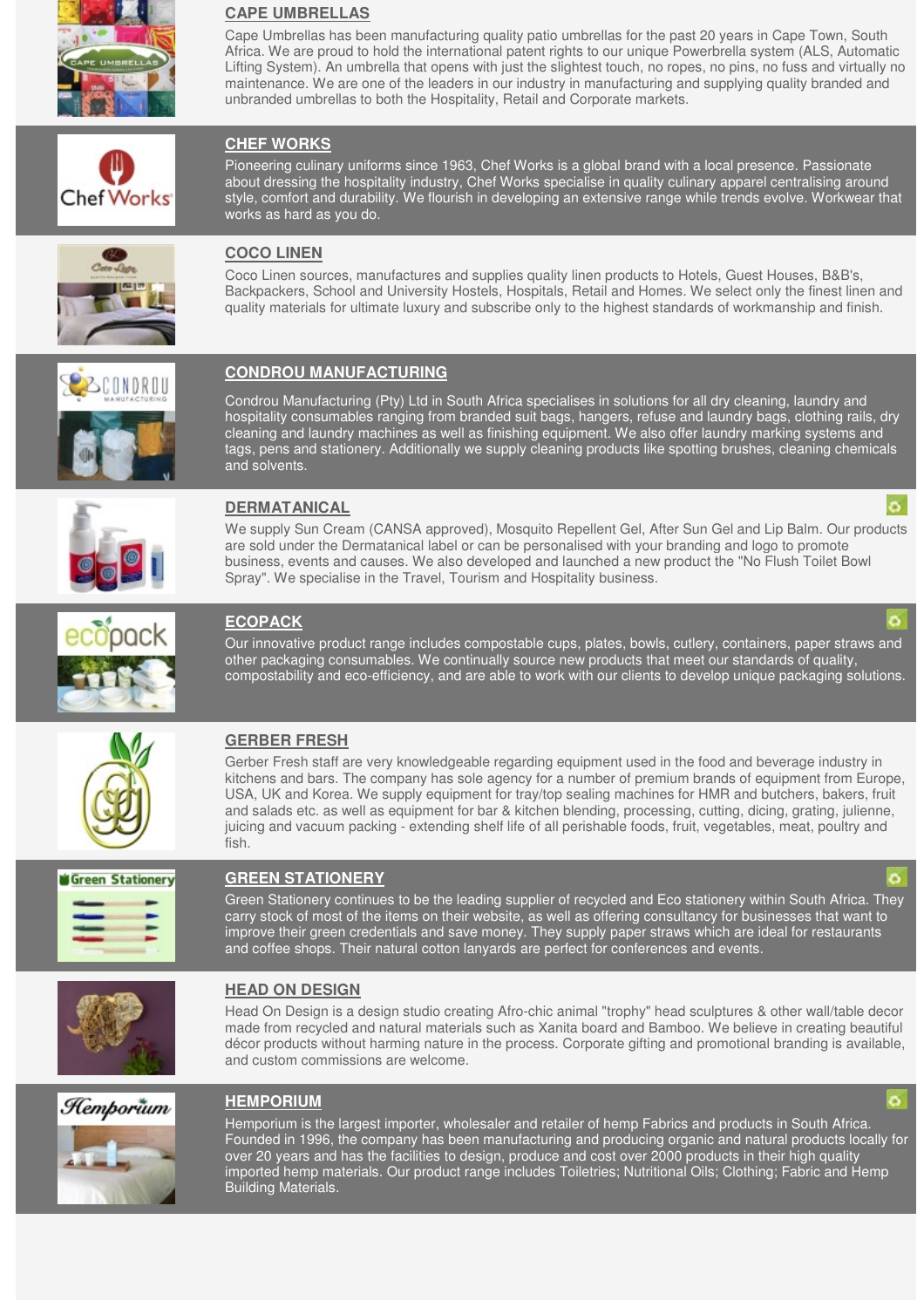

#### **HOTEL AMENITIES SUPPLIER**

A Proudly South African Company, Hotel Amenities Suppliers (Pty) Ltd has been servicing the local and Southern Africa market for over 20 years and remains the largest guest amenities and hotel accessories company in South Africa, successfully supplying over 3200 clients. Our hotel Accessories Division has a [selection of products available to complement the amenities range and with our operating equipment partners,](http://www.hotelstuff.co.za/suppliers/entry/hotel-amenities-suppliers)  we are able to source and supply most hospitality equipment.

## **IF YOU CARE (SAGACITY GROUP)**

If You Care kitchen and household products are carefully and deliberately crafted to have the least [environmental impact and the lightest carbon footprint possible, while at the same time, delivering the highest](http://www.hotelstuff.co.za/suppliers/entry/if-you-care-distributed-by-sagacity-group)  quality and most effective kitchen, baking, household and cleaning products. All If You Care products are packed in plastic free packaging. Our packaging is made of unbleached recycled cardboard packaging, vegetable-based inks for printing and non-toxic glues.



#### **INTERMARKET GUEST AMENITIES**

Intermarket Guest Amenities has over 30 years' experience in serving the hospitality industry! Our friendly reach extends nationwide with a wide range of clients from large hotels to upmarket guesthouses as well as B&B's. Have us personalise your amenities with your logo - it's an excellent marketing tool! We have [outstanding relationships with our suppliers and we want to constantly create better relationships with you, our](http://www.hotelstuff.co.za/suppliers/entry/intermarket-guest-amenities)  wonderful clients. We are Cape Town's #1 manufacturer and supplier of quality guest amenities.



## **JUSTSHAZ**

Justshaz Professional, as a Hotel Amenity Supplier, strives to do the best and pamper the rest with our exclusive Hair and Body Care Range designed for Bed & Breakfasts, Hotels, Lodges and Guesthouses, etc. Each product is designed with the customer in mind as they have a choice of natural ingredients with ultra[modern package designs. We can customise and personalise all of our amenities by designing and producing](http://www.hotelstuff.co.za/suppliers/entry/justshaz-professional)  any shaped bottle with any branding. We also have a "GREEN" products campaign. Justshaz manufactures Shampoos, Conditioners, Shower Gel, Body Lotions, Bubble Baths, Soap, Shower Caps and many more amenities to the client's specifications.



## **KARMA CORPORATE WEAR**

At KARMA we offer a full-package program for all your uniform requirements - from initial design through to sampling, manufacture and distribution. Furthermore we hold stock of more popular styles in standard [colorways for clients requiring off-the-shelve solution. We cater to an extensive client base, which includes the](http://www.hotelstuff.co.za/suppliers/entry/karma-corporate-wear)  hospitality, promotional, health, financial, business and government sectors. KARMA has just recently been selected as Best Clothing Design & Manufacturer 2018 - South Africa, by the Global Business Insight Awards.



#### **KAROO LAVENDER HOSPITALITY PRODUCTS**

To be in the Great Karoo is to glimpse infinity. For this is a place of magnitude, a vast plain that breeds [silence, stillness . . . and space. Here, where the views unfurl forever, the Karoo Lavender Products operation](http://www.hotelstuff.co.za/suppliers/entry/karoo-lavender)  lies beneath an ancient mountain range. With commitment and attention, women and men of this valley work together to package distinctive lifestyle paraben-free products, sourced from trusted, hand-picked suppliers. Buying from Karoo Lavender means buying a breath of Karoo air. It means taking hold of infinity.



#### **LFS LIFE FUTURE SANITARY**

In LFS we have the best technology in water saving in toilets. Mifem is a unique and sustainable product that [helps significantly reduce the use of water in toilets like no other product in the world and does not require any](http://www.hotelstuff.co.za/suppliers/entry/lfs-life-future-sanitary-limited)  special installation or modification of the WC. Life Future Sanitary through its innovative MIFEM and its partners guarantee a great water saving.

> **[Read some of our Previous Newsletters](http://www.hotelstuff.co.za/content/page_full/previous-newsletters)  to see what we've been involved in**



## **LUMOSS MOULDINGS**

[In the competitive industry of corporate and promotional gifting/items, Lumoss Mouldings is widely regarded as](http://www.hotelstuff.co.za/suppliers/entry/lumoss)  a leader. Since their humble beginnings in 1985, Lumoss has grown significantly in both strength and number. Today, they can claim to be one of the top names on a very short list for big businesses and SMBs seeking the highest quality plastic injection moulded and printed promotional items. Clients can expect the quickest turnaround times as every aspect of design, artwork, printing and manufacture is handled in-house by highly trained, dedicated staff.

ö



## **MAUNGO CRAFT PRESERVES**

Maungo Craft is a gourmet preserve company from Botswana. We create "sugar deprived" jams and marmalades using Botswana's indigenous fruits like Morula, with a combination of imported fruits. Maungo Craft literally crafts one of a kind flavour profiles that can be found nowhere else. Maungo Craft has won both [Local and International Awards for our range of preserves \(Including being Awarded Gold for our Marmalades](http://www.hotelstuff.co.za/suppliers/entry/maungo-craft)  at The World Marmalade Awards 2018 (Commonwealth Category).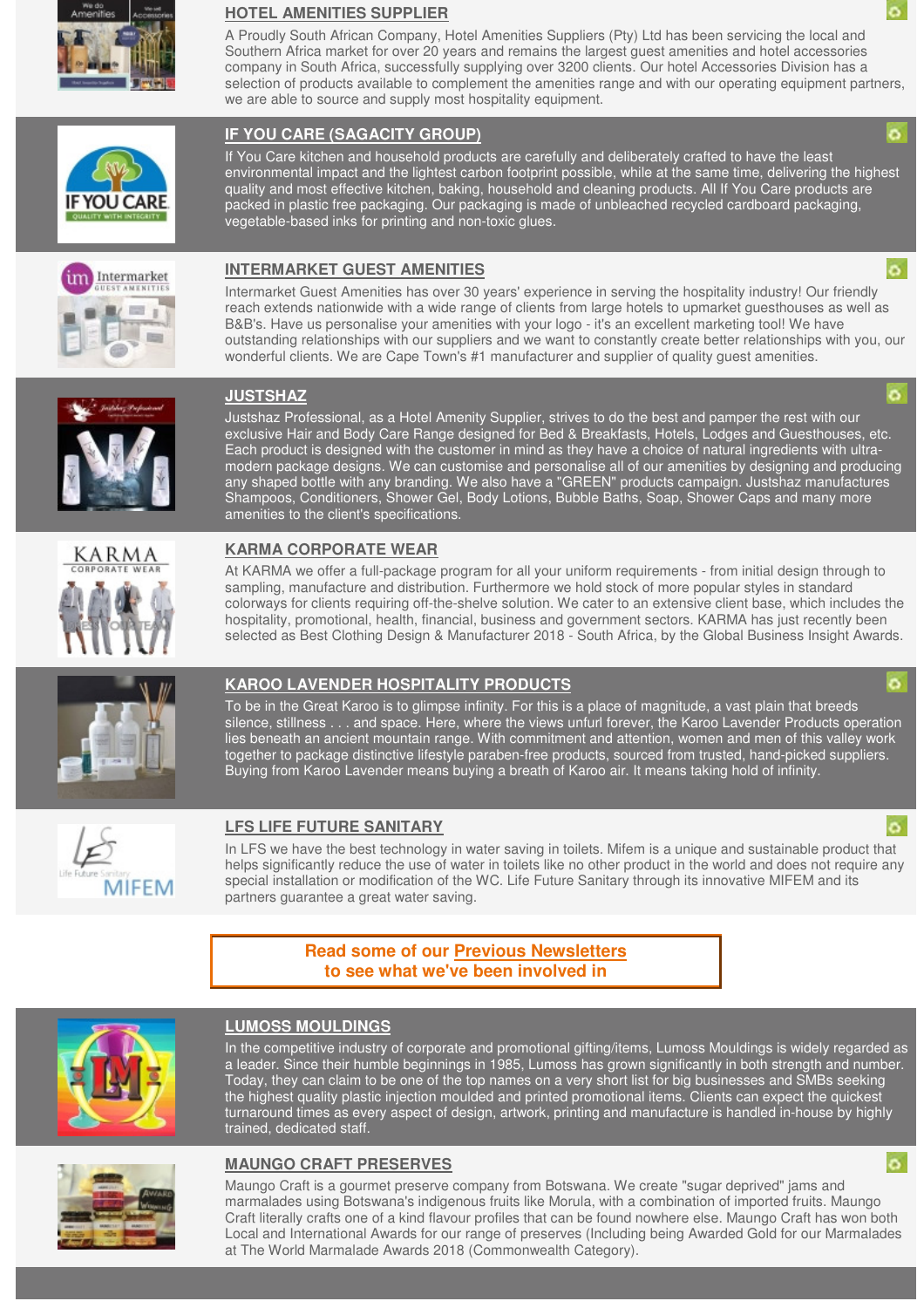

nima

# **METAL GRAPHICS**

Metal Graphics is a South African manufacturer of aluminium products and specialise in creating dynamic [solutions in areas of signage, display, presentation, packaging, storage and promotional gifts. We have many](http://www.hotelstuff.co.za/suppliers/entry/metal-graphics)  solutions to help you present, sign and brand your information or products and keep your work environment well signed and functional. We offer you a full design consultation, 3D graphic design artwork of proposed designs and pre-production sampling of products custom made to suite your specific requirements.

## **MINIMA**

Makers of digitally-cut wooden lighting and furniture, minima has created over 30 different styles of ceiling lights - made from birch-ply or bamboo -, a series of occasional stools, including the playful Baobab duo, Modulus range of clip-together stools and the award-winning Flow bench. Minima's appeal is its simplicity. [Using geometry and curved forms, pieces clip together like a giant puzzle. The innovative system applies to all](http://www.hotelstuff.co.za/suppliers/entry/minima)  designs, including the Flow bench.

#### New Reginaine *Seffees*

## **NEW BEGINNINGS TOFFEES**

Manufacturers and Distributors of 100% Hand Made Confectionary for the exclusive retailer, hospitality [Industry, souvenir shops, corporate gifting, wedding favours and specialist events. We make a range of more](http://www.hotelstuff.co.za/suppliers/entry/new-beginnings-toffees)  than twenty differently flavoured chocolate caramels and six flavours of traditional toffees.

# **NICOLSON RUSSELL**

[Nicolson Russell is a South African cutlery business that was started in 2007. They design, manufacturer and](http://www.hotelstuff.co.za/suppliers/entry/nicolson-russell)  import designer cutlery from around the world. Nicolson Russell has four factories overseas. The design work and packaging is all done locally out of their head-office in Sandton, Johannesburg. They have designed and manufacture cutlery for famous hotels, restaurants, event companies and private lodges across the country.



# **NUMATIC INTERNATIONAL**

Numatic International is a major manufacturer of commercial cleaning equipment, continually expanding its [sales worldwide over the past forty years and covering almost every aspect of industry and commerce be it,](http://www.hotelstuff.co.za/suppliers/entry/numatic-international)  home, hospital, hotel, school, airport, office or restaurant: "Wherever there are people living, working or relaxing there you will find Numatic" making a serious contribution to improving standards and living conditions.



# **NURTURER**

Nurturer is a social enterprise owned by Salesian Life Choices; a dynamic and impactful NGO that invests in youth in the Cape Flats to tackle inequality. We provide earth-friendly personal care and cleaning products, [including amenities, for homes and businesses \(restaurants, hotels, guest houses, offices\). Our earth-friendly](http://www.hotelstuff.co.za/suppliers/entry/nurturer)  products nurture you, your loved ones, the planet and the less fortunate. We are level 1 B-BBEE and 51% black women owned enterprise.



# **OZONE SOLUTIONS**

Ozone Solutions provide the solution for hoteliers to present guests with clean and odour free rooms. This solution is ideal and completely safe for all areas in your establishment. From the guest rooms, to the public bathrooms, kitchen, smoking areas, garbage or refuse areas, drains, cold rooms and cellars, the portable Ozone generators or wall mounted units are the deodorising and sanitising answer to many a harried housekeeper's problems.



# **PESTO PRINCESS**

Manufacturers of world class, preservative-free pesto sauces, pastes and soups. Innovators in the dip, rub, [marinade and salad dressing categories. Our team is dedicated to producing world class pesto sauces, pastes](http://www.hotelstuff.co.za/suppliers/entry/pesto-princess)  and soups using only natural ingredients and an environmental consciousness. Our products are robust, flavour-packed, wholesome and preservative-free to inspire, quick, easy meals guaranteed to have your customers coming back for more.



# **PIRA CHARCOAL OVENS**

[Pira Charcoal Ovens Southern Africa sells professional charcoal ovens Robatas and barbecues manufactured](http://www.hotelstuff.co.za/suppliers/entry/pira-charcoal-ovens)  in Spain to the Southern African hospitality industry. With our Pira charcoal oven you can grill, roast, smoke and even bake all kind of foods, giving to your dishes the real barbecue taste, always inside the comfort of your kitchen. With a Pira charcoal oven, you save up to 90% on energy over traditional grills and you will be able to grill up to 60% faster.



# **RODLIN DESIGN**

Rodlin Design was founded in 1993, mainly as an auditorium seating and chair manufacturer, but has since expanded into the conference and hospitality market. The equipment we use in the Hospitality industry is modular, mobile and fold up, multifunctional equipment and complements our seating ranges, which are [stackable, linkable and can be transported and stored on a dolly. Through the growth of Rodlin Design locally,](http://www.hotelstuff.co.za/suppliers/entry/rodlin-design)  we have been able to expand our market and currently we supply Angola, Namibia, Tanzania, Zambia, Botswana, Kenya and Nigeria.

ĸ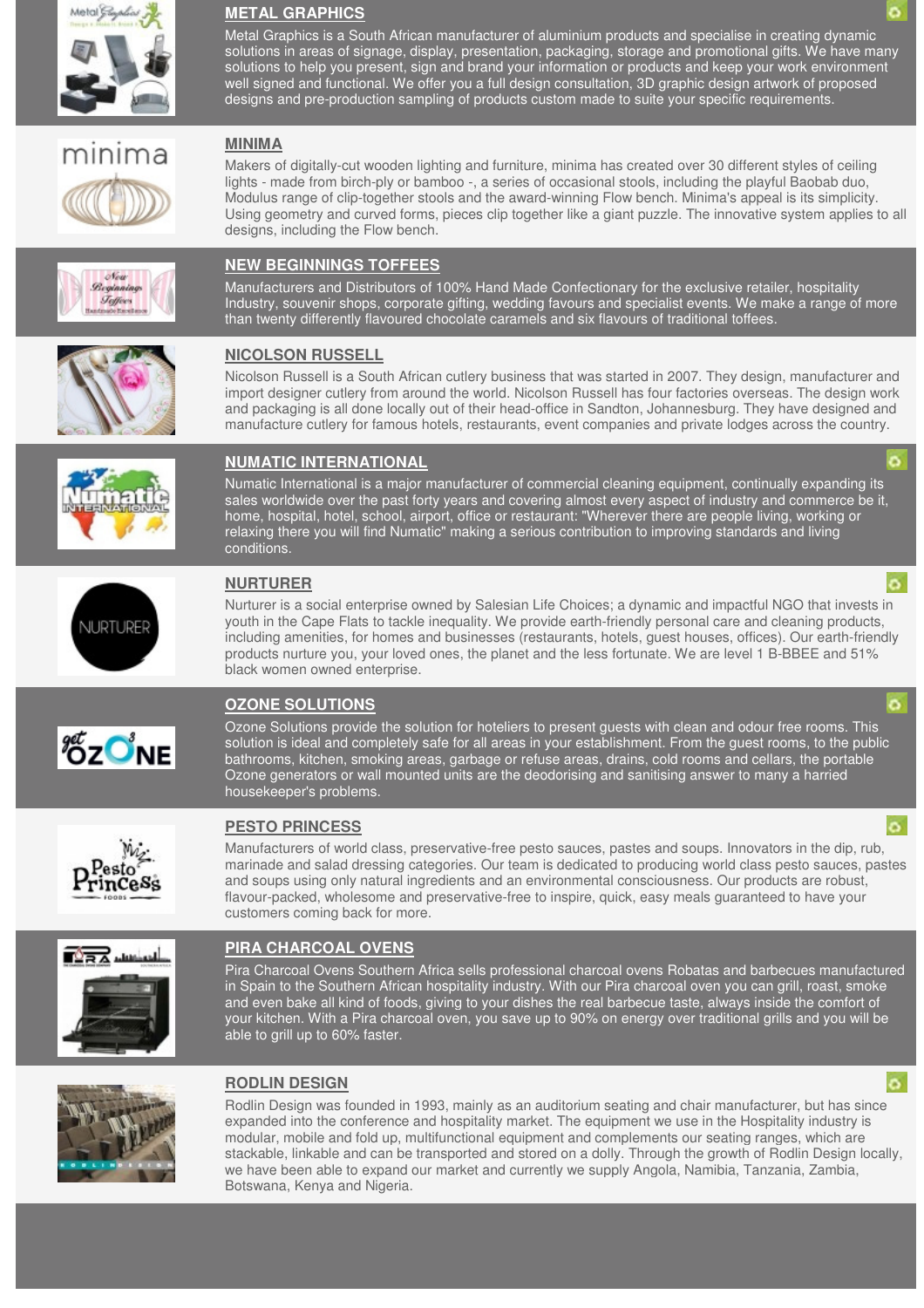

#### **SMART ASH**

[Smart Ash has been established to produce, deploy and service an innovative product that will have a positive](http://www.hotelstuff.co.za/suppliers/entry/smart-ash)  impact on your environment. An effortless solution to cigarette waste - Smart Ash offers fully serviced rental bins, emptied and cleaned for you and which can double as advertising space or be purely decorative in appearance. Many attractive finishes available.



#### **SPECIFURN CONTRACT FURNITURE**

Specifurn Contract Furniture specialises in supplying the hospitality and training industries with all their banqueting and conferencing table and chair requirements. We offer solutions by supplying budget and 'blow the budget' products as well as restaurant and dining tables and chairs, aluminium products, barstools, [couches, lockers and canteen furniture. Our services include refurbishing banqueting and conferencing tables](http://www.hotelstuff.co.za/suppliers/entry/specifurn-contract-furniture)  and chairs.



## **SYCOL PLASTICS**

From Keyrings, Swizzle Sticks, Wobbly Table Stabilisers, Decking Clips to our very nifty Kitchen Foil/Wax [Wrap dispenser... we do it! Talk to us about your Custom injection Moulding requirements and know that with](http://www.hotelstuff.co.za/suppliers/entry/sycol-plastics)  our wide variety of machines we will make it possible. Sycol Plastics takes great pride in our manufacturing process and we strive to serve our Customers with value.



# **SYCRO GROUP** *SYCRO GROUP*

Sycro has been evolving for two decades and we believe now is the time for growth, and the first step is [introducing a new, modern and professional image. We're still the same great company with the same Service](http://www.hotelstuff.co.za/suppliers/entry/sycro-distribution-cc)  You Can Rely On. With a new logo comes a new website, focused solely on what we do best - Hospitality Supply, check it out on the Hotelstuff page.



## **TARIFOLD**

[Tarifold wall and desk organizers enable you to get organized fast, to stay efficient and productive, and keep](http://www.hotelstuff.co.za/suppliers/entry/tarifold)  reference information instantly visible. With Tarifold's great products, you can clean up your work area and maximize your productivity. You will find the Tarifold system invaluable in so many places - to organize, protect, display & store. Information visible where you need it when you need it.



# **THE PEANUT GALLERY**

[The Peanut Gallery has been in existence for over thirty years. We supply Hotel Groups and small Bed and](http://www.hotelstuff.co.za/suppliers/entry/the-peanut-gallery) Breakfast establishments with the same level of great service. All our staff are highly experienced in the hospitality industry and we contribute our success to loyal customers, friendly and efficient service and a superb range of well-priced, quality products. We have many exclusive agencies and because of our many years trading, if we do not have what you are looking for, we can source it for you.



# **THE T-SHIRT BED CO**

A new era in luxury bed linen is here... 100% Cotton and 100% non-iron, T-Shirt bedding has taken the world by storm! Now available in SA! Aside from being 100% non-iron and crease-proof they are gloriously [comfortable to sleep on, with customers reporting deeper and longer sleep than ever before. Guesthouses and](http://www.hotelstuff.co.za/suppliers/entry/t-shirt-bed-co)  hotels are saving a fortune in ironing bills and manpower with quicker turnaround times and longevity of the linen is extended as the fabric is not stressed by ironing.



# **TRIPLE ORANGE**

[Authentic, safe, and environmentally-responsible products for a healthy home. TRIPLE ORANGE™ products](http://www.hotelstuff.co.za/suppliers/entry/triple-orange-manufacturing-cc)  are made from the oil extracted from the peel of the orange. Formulation is designed to make quick work of cutting through dirt, grease and residue build up, leaving nothing behind but a pleasant and refreshing smell. They are environmentally friendly, biodegradable and non-toxic.



#### **WYNNYA**

[In a world where toxins confront us around every corner, the Wynnya range of all-natural, alternative skin care](http://www.hotelstuff.co.za/suppliers/entry/wynnya)  products are a breath of fresh air. The Wynnya range offers a truly 'green' approach to skin and beauty care. The range's origins are steeped in a combination of aromatherapy and herbalism, with products containing wholesome ingredients such as beeswax, honey, coconut oils and other essential oils that have stood the test of time. Our product line includes Coconut Soaps, Face care products, deodorant, mosquito repellent, diffusers and much more.

ö.